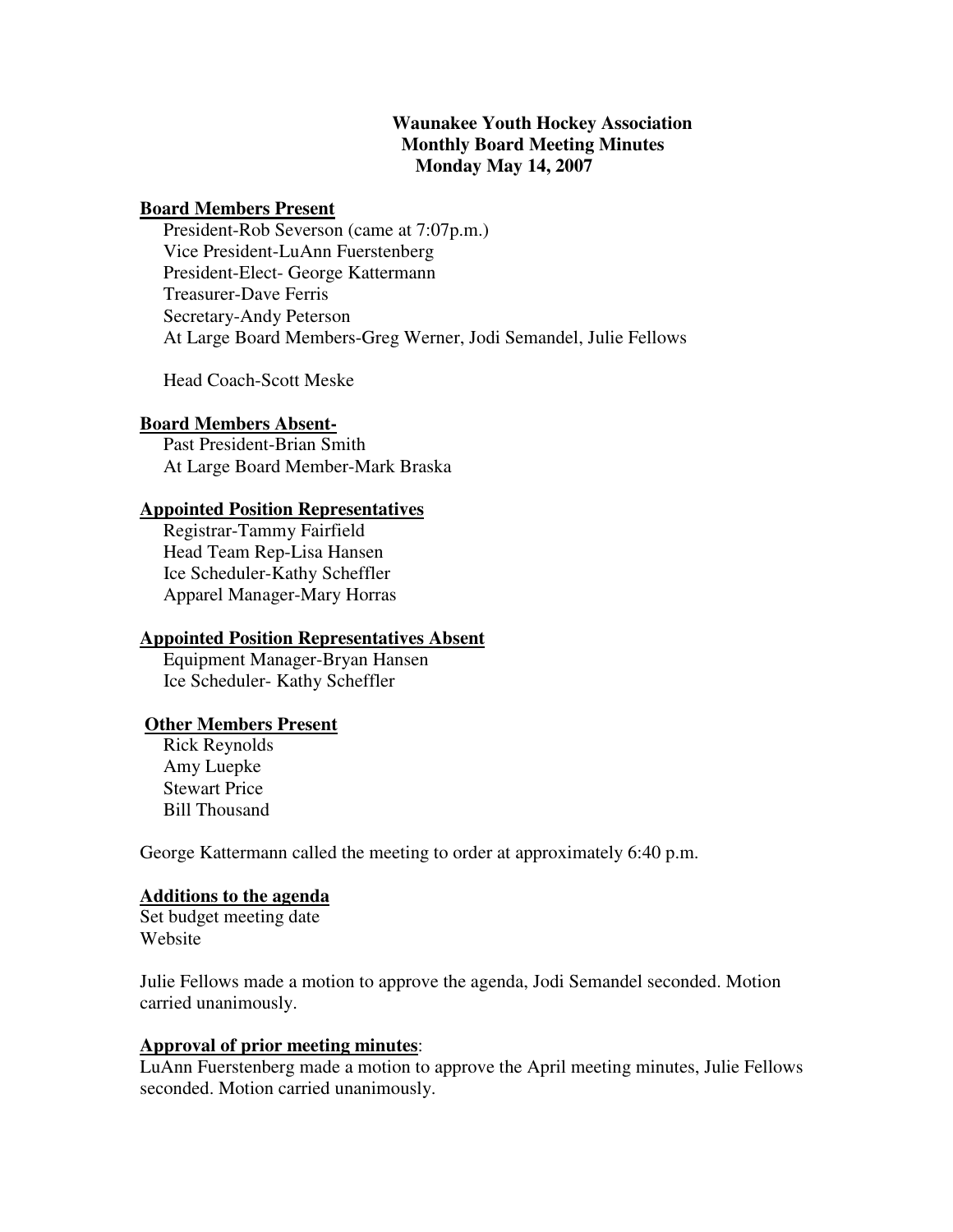## **Reports/updates**:

## Vice President-LuAnn Fuerstenberg

\*We need a Chairperson for the Golf Outing (date to be determined). Please contact Mary Horras. Volunteers needed for the Parade of Homes June 9<sup>th</sup>-24. Please contact Jodi Semandel. She has Co-Chairpersons. We made \$1,100.00 at the Waunakee Garage Sales this year. We were not at Piggly Wiggly this year. Add names to the newsletter for finished volunteer hours- Michelle and Brian Johnson, Julie and Randy Fellows, Greg and Theresa Werner, Jim and Carol Sarnosky, and Paul and LuAnn Fuerstenberg.

### Ice Scheduler-Kathy Scheffler (Not Present)

\*No Report. (E-mailed see copy)

#### Apparel Manager-Mary Horras

 \*(E-mailed see copy) we will still do Jersey and numbers (basic attire) everything else will be done at Breakout Apparel. Add information to newsletter.

#### Head Team Rep-Lisa Hansen

\*No Report.

## Equipment Manager-Bryan Hansen (Not Present)

 \*Lisa Hansen said that Bryan will be purchasing some breezers, shin guards, and goalie equipment for LTP (this years budget). You can drop off used equipment anytime contact Bryan Hansen.

#### Head Coach/ACE Coordinator-Scott Meske

 \*No Report. Some of the members said that there were coaches wanting to know how they did with the coaches evaluations. Scott and Rob will get together and Scott will discuss with the coaches in June.

#### Learn to Skate-Greg Werner

\*No report.

### Registrar-Tammy Fairfield

 \*Tammy got ads in the papers (DeForest, Poynette, and Waunakee) for mailing in registration forms. Early registration until June  $22<sup>nd</sup>$ . LTP parents are starting to call with questions.

### Treasurer-Dave Ferris

 \*Dave Ferris (E-mailed report see e-mail) Copy is with meeting notes. He also distributed the balance sheets (see hand out). Dave received more early registration families. Unpaid bills add Southwest Atom/Rink Rat. Perfect Type \$19.50 added.

LuAnn Fuerstenberg made a motion to approve payment of the bills, Julie Fellows seconded. Motion carried unanimously.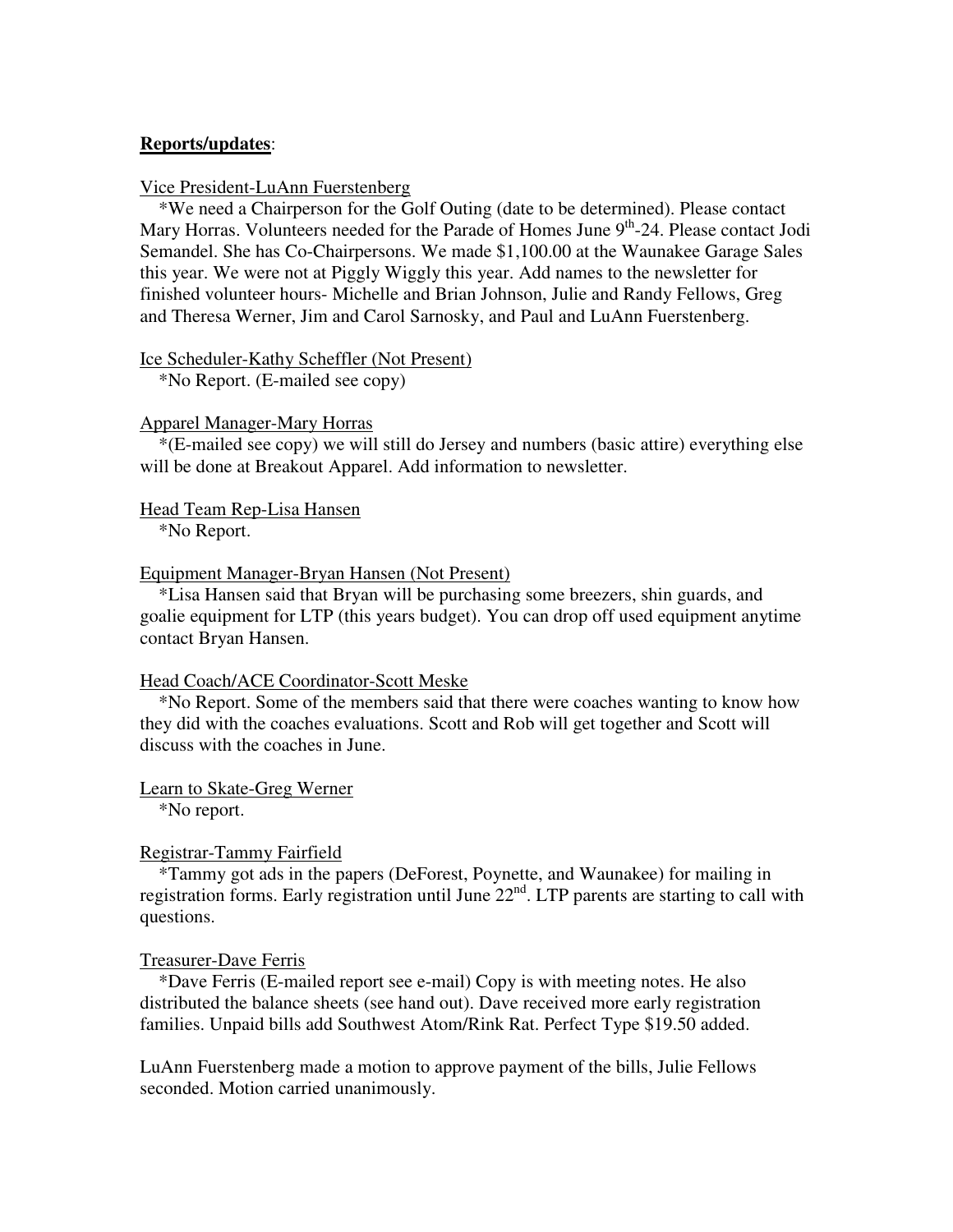## DCYHC-George Kattermann/Scott Meske

 \*Scott Meske went to the spring meeting (Rob Severson unable to attend). Stoughton and DC Diamonds clubs were not there. Here are some of the topics that were discussed at the meeting. There are some WAHA bylaw changes. Screening for officials 18 years or older. A proposal to allow girls to choose which team to play for (co-ed or girls) not both (no double roistering). New tiebreaker for State Tournament and Playoffs. Flip schedule for playoffs. No classification changes. Electronic registration format (Region 4 was most successful). Region 4 team league Midget league more recreational instead of competitive. They are still working out details. Ace Directors (level 4). Certification for coaches starts August  $1<sup>st</sup>$ . New standards (New DVD coming out) we should have by parent meeting. Hearing committee Region 4 will be resolving issues quicker. Preschedule tournaments- there are a lot of clubs that do that now. Scott Meske will be getting a policy from Sun Prairie that shows how they do it. Fundraising- Southwest is looking at redoing, Sauk and McFarland do Raffle tickets, Oregon and Sun Prairie do Golf Outing, and Beloit does posters. Online registration-most clubs use. There are 10-12 league games. Annual Meeting is Saturday May  $19<sup>th</sup> 1:00p.m. -4:00p.m.$  At Wausau.

## **Old Business**

Team Tournament Policy-Julie and Andy (see copy of handout) Andy and Julie presented the revised policy to the board to see if we wanted it as part of our policy regarding games and tournaments. Dave Ferris made a motion to table until the June Board Meeting, Jodi Semandel seconded. Motion carried unanimously. Lisa Hansen will work on the inclement weather section of it.

Ice Purchase and Usage Subcommittee- Kathy Scheffler not present will discuss at the June Board Meeting.

High School Updates- (Waunakee High School) Rob Severson said they have the New Board of Directors and Mark Blume is the treasurer.

### **New Business**

Fundraising where do we go from here? The board talked about possibly have a corporate package asking a business once to donate. Mary Horras is getting a subcommittee together for fundraising. Anyone interested please contact her. Mary said she will also find a Chairperson for the Golf Outing.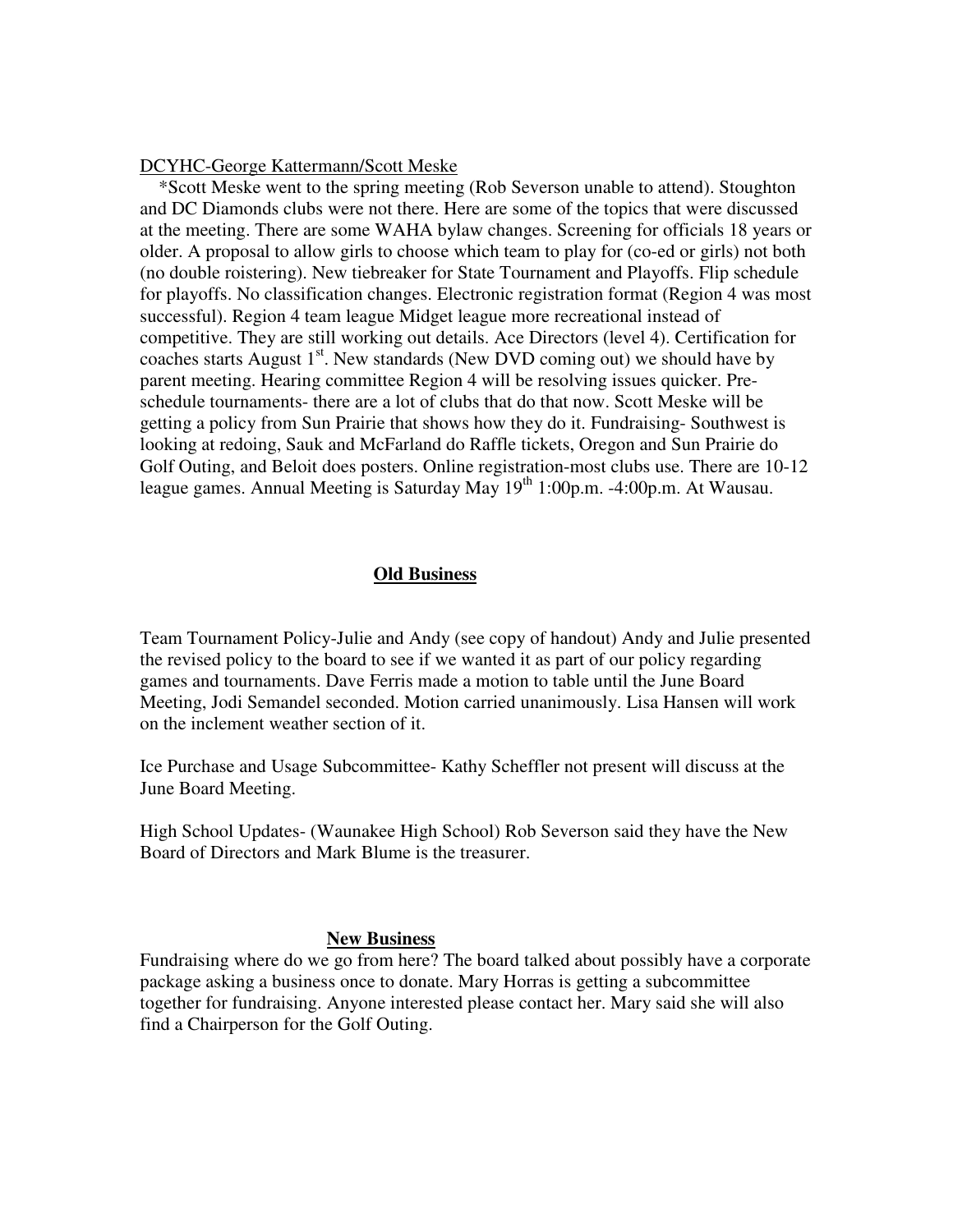The Texas Hold'em made an estimated \$2,600.00.

Tryouts- should we do 1 weekend? Do we have 2-3 week process of having more moving up and down kids on the teams after tryouts? Do we possibly go by birth year? Right now we have Bantam ('93)-12, ('94)- 15 total 23?, Peewee ('95)-8, ('96)-11, Squirt ('97)-8, ('98)-15, Mites ('99)-20, ('00-'01)-20. There will be goalie tryouts for Squirt level on up this year.

Subcommittee of ALD's (3 senior coaches) 2 (2-3 year coaches) for tryouts. Do not change drills. Do we reduce tryouts? Do we wait for picking teams? We will discuss at the June Board Meeting.

In Person registration date- George Kattermann made a motion for Wednesday June  $27<sup>th</sup>$ in personal registration 6:30p.m. -8:30p.m. location to be determined and after June  $27<sup>th</sup>$ addition fee of \$50.00 Julie Fellows seconded. Majority said no to the \$50.00 after June  $27<sup>th</sup>$  but to have the registration on Wednesday June  $27<sup>th</sup>$  from 6:30p.m. -8:30p.m. location to be determined.

Bantam Program- Transition process more for parents than kids. We may need to restructure the Bantam program like the High School program (non parent coach) and possibly no parent assistant coach. We will discuss more in the future.

Website- Bill Thousand would like to have the scheduling on the Website and the Board Meeting Minutes, Agenda, and Newsletter. The board discussed and agreed that this could be added to the Website. The meeting minutes need to be the approved minutes from the previous month.

# **Other Items**

None

# **Master Calendar**

\*Board Meeting June  $11<sup>th</sup>$  at 6:30 p.m. at Waunakee High School. \*June 22nd at The Meadows Waunakee High School Golf Outing. \*May 21st CDS Midterm Report 6:30p.m. Waunakee High School.